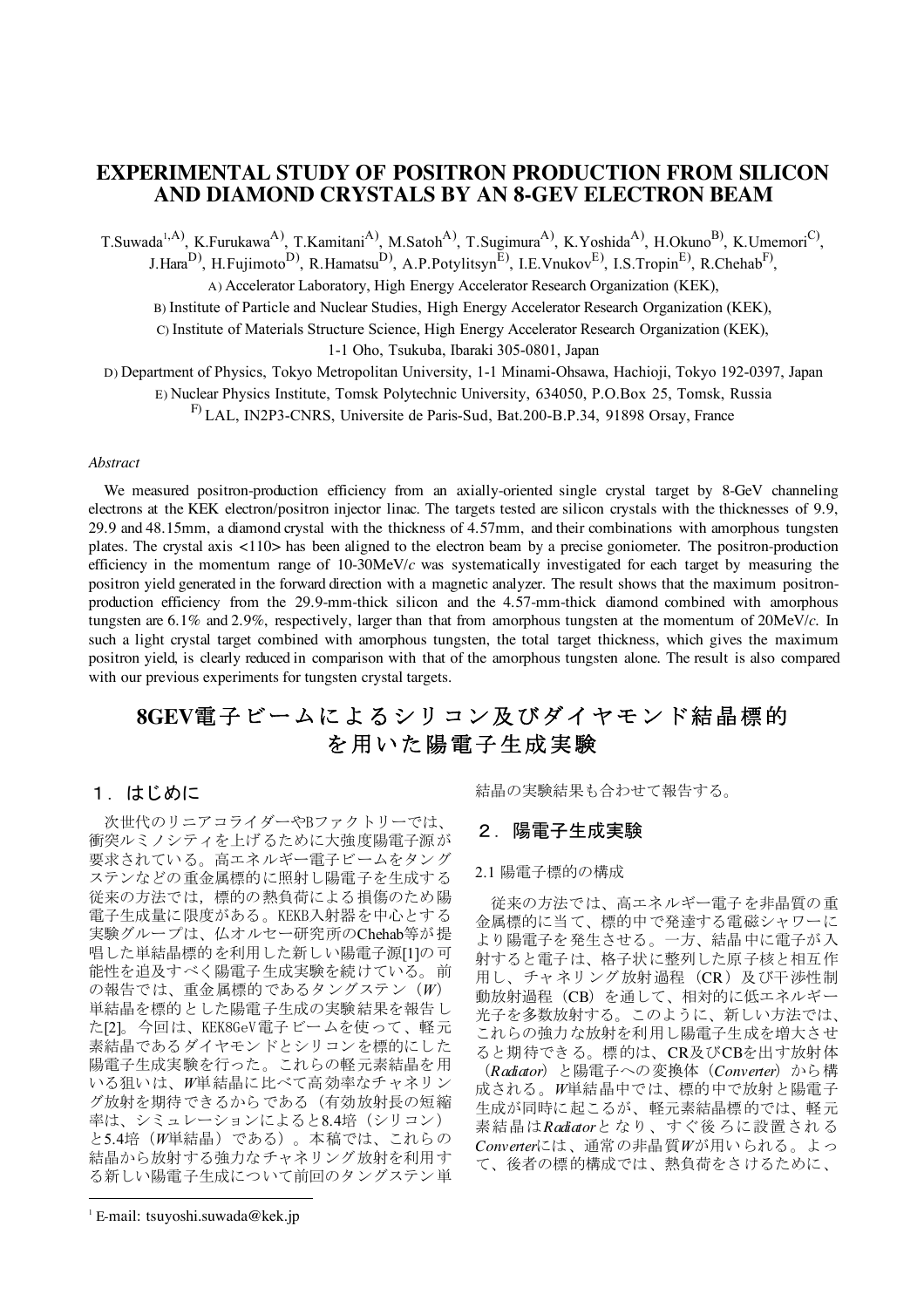非晶質W部をどれだけ薄い標的にできるかがポイン トの1つになる。

## 2.2 軽元素結晶

使用したシリコンとダイヤモンド (入射電子に対 する結晶軸<110>)の厚さと放射長を表1にまとめ る。結晶の後ろには非晶質*W*(厚さ3-18mm、3mmス テップ)を設置し、陽電子生成の最適化及び生成強 度の校正が行えるようにしている。実験装置と入射 電子の条件は、前回の実験と同じである[2]。

表1:軽元素結晶の厚さと放射長の関係

|        | 厚さ[mm]                                                                                             | 放射長[X <sub>0</sub> ] |
|--------|----------------------------------------------------------------------------------------------------|----------------------|
| ダイヤモンド | 4.57                                                                                               | 0.0372               |
| シリコン1  | 99                                                                                                 | 0.106                |
| シリコン2  | 299                                                                                                | 0.319                |
| シリコン3  | 48.15                                                                                              | 0.514                |
|        | $\mathbf{v} = \mathbf{v} \cdot \mathbf{v}$ . The set of $\mathbf{v} = \mathbf{v} \cdot \mathbf{v}$ | -------              |

1 X<sub>0</sub>=123mm(ダイヤモンド), 93.6mm(シリコン)

## 3. 実験結果

## 3.1 ロッキングカーブ

結晶標的の入射電子に対する軸出しは、入射電子 に垂直な面でゴニオメータの2軸 (H、V軸)を回 転させることにより陽電子強度が最大になる角度を 探すことで行う。本実験から計算機プログラムが改 良され、2次元での軸出しが自動的に行えるように なった。軸出しにかかる時間は、約20分で従来の1 軸でのスキャンに比べ大幅に時間が短縮された。図 1は、ダイヤモンドに8GeV電子を照射し、ゴニオ メータを<110>軸の回りに回転させた時の陽電子生 成量(運動量P=20MeV/c)の相対的な変化を示す。 中心に見えるピークが、<110>軸による軸チャネリ ング放射によるもので、回りの弱いピークは、面 チャネリング放射による寄与と考えられる。図2に、 H軸の回りに回転させた時に得られる陽電子生成量 の相対的変化 (ロッキングカーブ)を示す。結晶軸 がビーム軸と一致した時は、陽電子生成量が最大に なり、鋭いピークを示す。その増大度は、軸を外し たときに比べ約24倍に達している。しかしながら、 ロッキングカーブの分布幅を見るとチャネリング放 射の臨界角度 (0.13mrad for diamond, 0.17mrad for silicon)に比べ1桁近く大きく1.40±0.03mradである。 これは、チャネリング放射のみならず干渉性制動放 射による陽電子生成も寄与していると考えられる。 図3は、陽雷子生成増大度を結晶厚さの関数として プロットしたもので、厚さが増えるに従い増大度は 減少するが、シリコンでは、増大度の変化は7-16培 となり、強力な放射による陽電子生成が起こってい ると考えられる。

#### 3.2 陽電子生成増大

得られたロッキングカーブから陽電子生成量の増 大度が計算される。増大度は、H軸の回転角(V軸は 最大値に固定)がピークから30mrad離れた角度での 陽電子強度に対するピーク強度の比で定義する。図 4に軽元素結晶による陽電子生成増大度の標的厚さ (非晶質Wと組合せた厚さ)に対する変化を示す。

W単結晶の結果も比較のため示す。陽電子Converter である非晶質Wを厚くしてゆくと増大度は急速に減 少し、いずれの結晶でも4Xo程度で通常の非晶質W のBethe-Heitler過程による陽電子生成に近づく。これ は、結晶からのチャネリング放射のエネルギーが相 対的に低いために、生成される陽電子が、後段の Converterで多重散乱により広がる効果によるものと 推定される。軽元素結晶による増大度は、W単結晶 に比べ10-20%小さいことがわかった。

#### 3.3 陽電子生成効率

図5に結晶厚さに対する陽電子生成効率を示す。 生成効率とは、入射電子1ヶに対する検出陽電子数 の割合で定義する。非晶質Wのデータによると最大 陽電子生成は、放射長4.3Xgで得られ、その結果を GEANT3によるシミュレーションを用いて規格化し た。軽元素結晶による最大陽電子生成量は、ダイヤ モンドと30mm厚シリコンに対し、それぞれ6.1%と 2.9%となり、9mm厚のW単結晶の生成効率 (26%) を越えることはなかった。特に、シリコンは、結晶 厚さを変えても最大陽電子生成量は、ほぼ一定で あった。一方、最大陽電子生成における結晶厚さ依 存性(図6)を見ると、非晶質Wの放射長に比べ明 らかに減少している。これは、標的の有効放射長が、 結晶効果により短縮するということで理解される。 例えば、50mm厚シリコンで見ると有効放射長は、 非晶質Wの70%に短縮している。

## 4. まとめ

ダイヤモントとシリコンを結晶標的として、8GeV 電子による陽電子生成実験を行った。陽電子生成量 の最大値は、W単結晶を越えることはなく、標的厚 さに強く依存せず、ほぼ一定であった。一方、結晶 標的の有効放射長は、明らかに結晶厚さに依存して 短縮されることを確認した。

## 参考文献

- [1] R.Chehab. et al., PAC'89, Chicago, IL, p.283.
- [2] T.Suwada, et al., Proceedings of the 27th Linear Accelerator Meeting in Japan, p.105.